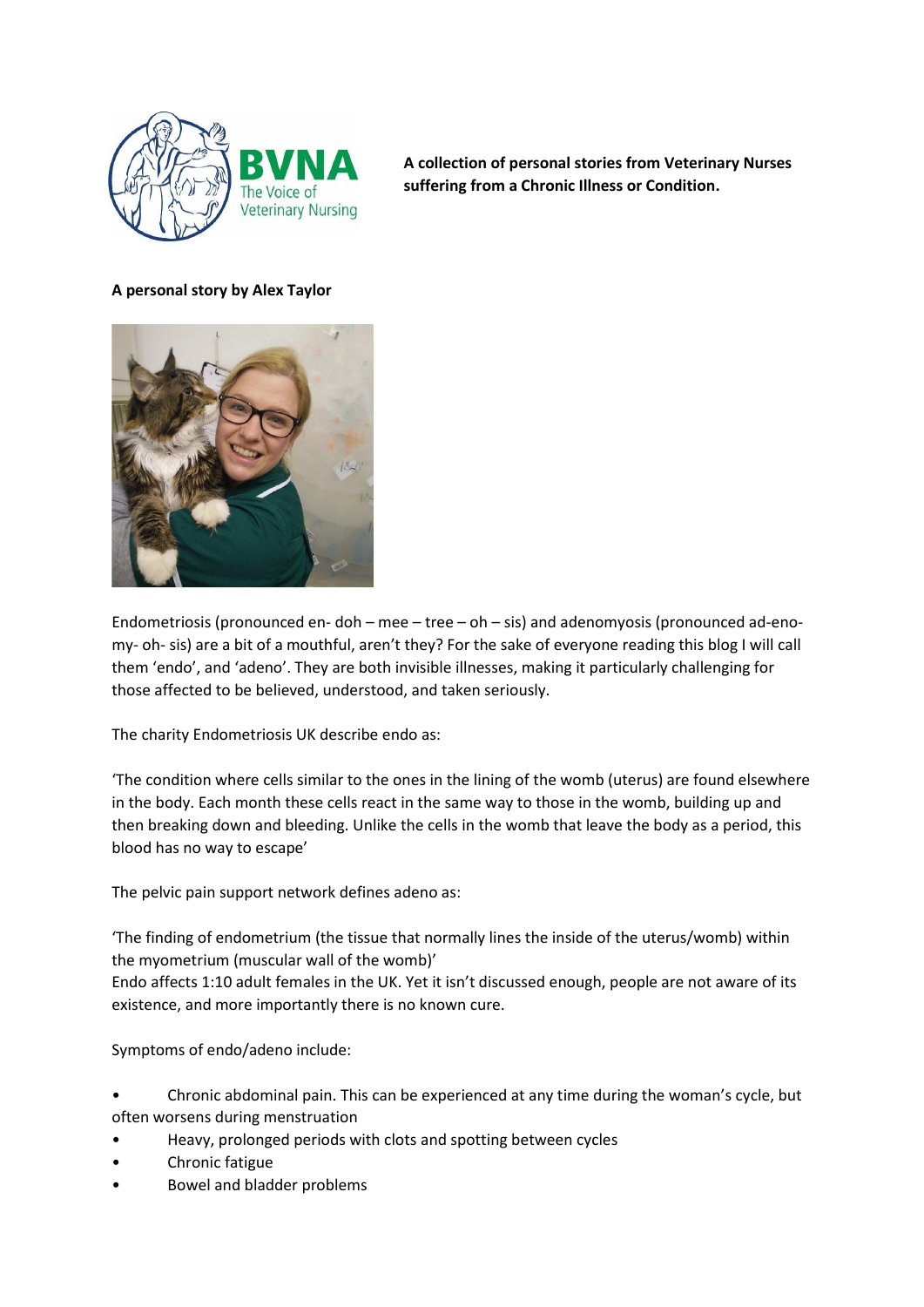- Fertility problems (affects 30-50% of endo sufferers)
- Back and leg pain
- Painful sex
- Feelings of isolation, anxiety, and depression

### **My story**

Even in my teenage years, I always had heavy and painful periods, which I accepted as normal. Although some cramping can be normal, if it is bad enough to affect your daily life it is not. I wish I had known this when I was younger!

Fast forward ten years and I was visiting the doctor several times a year, for what I now know were endo-related issues e.g., spotting between periods, abdominal pain. I was put on the contraceptive pill when I was quite young, which masked and lessened my symptoms a little. I had various tests and examinations, but nobody ever suggested endo, it wasn't mentioned, not once.

Ten years later, I met my husband and was looking to start a family. I came off the pill and almost immediately my symptoms worsened. Endo and adeno had reared their ugly heads and boy did I know it! At this stage I still wasn't sure what it was but was referred (privately) to a gynae specialist, who immediately suggested endometriosis. I had a laparoscopy, which confirmed and temporarily treated my endo.

I had a diagnosis, but by this point my symptoms were starting to become debilitating. I was always in pain, always had an 'endo belly', as particularly cruel symptom, as it makes you looks six months pregnant, which is tough if you are trying to conceive (and failing).

I was now in my mid-thirties and I tried various treatments, including medication to induce a pseudo menopause, which made me feel awful. I had a second laparoscopy, which gave me some relief for about six months, but then the pain started up again, just like before. That's the problem with endo, it's an insidious disease and has a habit of creeping back.

# **Accepting infertility**

I was also having various tests to see if I could conceive and if I was suitable for IVF treatment. As it turned out I wasn't, because endo had caused such severe scarring and inflammation on my ovaries they didn't work properly. I had no follicles and no eggs.

If I am honest, I was sad for a little while when I discovered I would not be able to have children, but I eventually accepted that having children was just not the path I was supposed to take. However, I was sad for my husband, who I think would have been a great dad.

#### **Final surgery**

Eventually, because of the relentless pain and fatigue I decided to have a hysterectomy. The doctors were not keen on this at first, but after a lot of discussion I went ahead and had the surgery. This was the best thing I ever did as it truly changed my life. Luckily, most (but not all) of my pain was from adeno, which was cured when I was 'spayed'. I do still get pain and fatigue, but it is nowhere near as severe as before. I honestly feel like a different person now, I feel free!